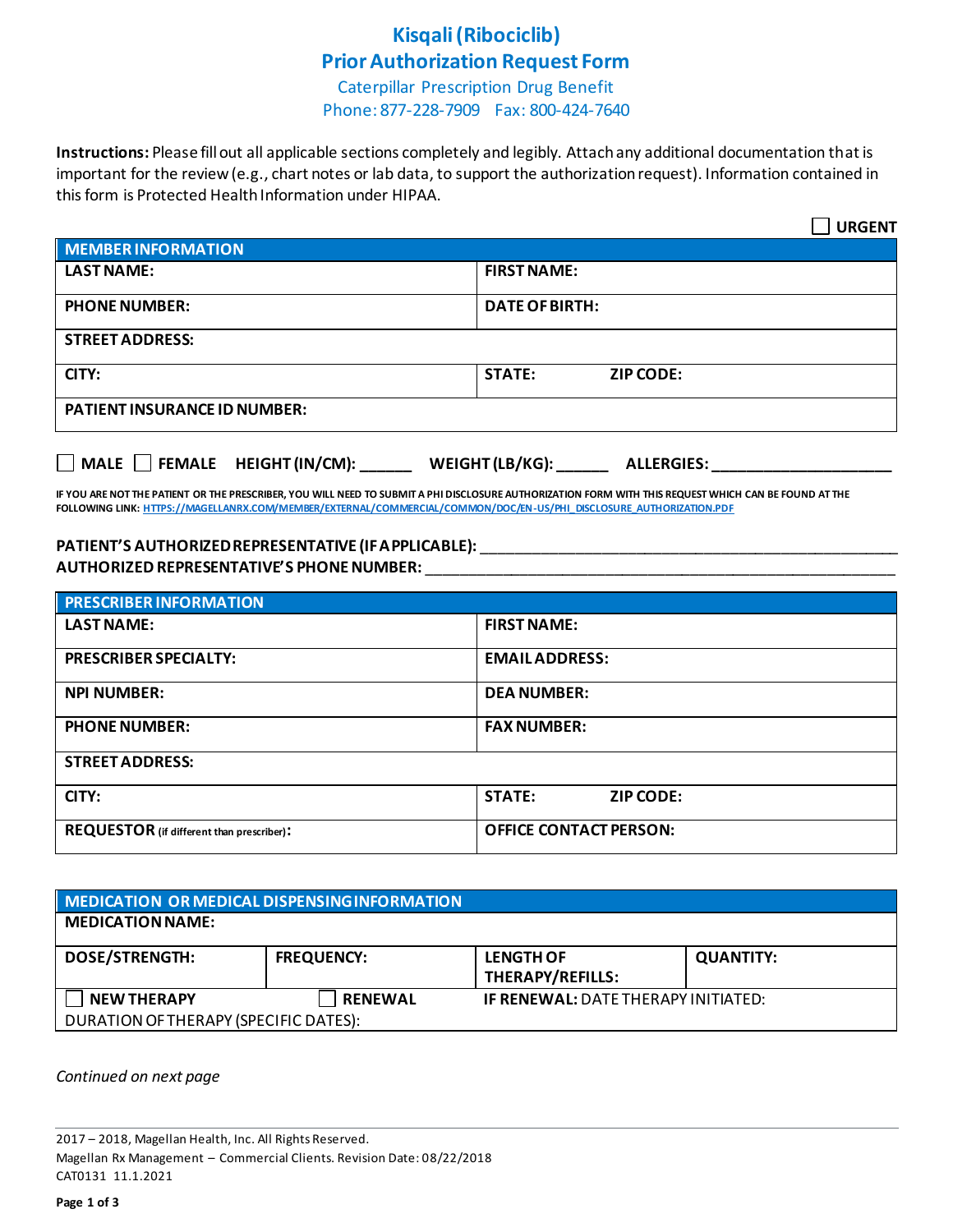

## **Kisqali(Ribociclib) Prior Authorization Request Form**



Caterpillar Prescription Drug Benefit Phone: 877-228-7909 Fax: 800-424-7640

| MEMBER'S LAST NAME: WARD AND THE MANUSCRIPT OF THE STATE OF THE STATE OF THE STATE OF THE STATE OF THE STATE O                                                                                                                   | <b>MEMBER'S FIRST NAME:</b>                                                                                  |                                                       |  |  |
|----------------------------------------------------------------------------------------------------------------------------------------------------------------------------------------------------------------------------------|--------------------------------------------------------------------------------------------------------------|-------------------------------------------------------|--|--|
|                                                                                                                                                                                                                                  | 1. HAS THE PATIENT TRIED ANY OTHER MEDICATIONS FOR THIS CONDITION? VES (if yes, complete below)              | <b>NO</b>                                             |  |  |
| <b>MEDICATION/THERAPY (SPECIFY</b><br>DRUG NAME AND DOSAGE):                                                                                                                                                                     | <b>DURATION OF THERAPY (SPECIFY</b><br>DATES):                                                               | <b>RESPONSE/REASON FOR</b><br><b>FAILURE/ALLERGY:</b> |  |  |
|                                                                                                                                                                                                                                  |                                                                                                              |                                                       |  |  |
| <b>2. LIST DIAGNOSES:</b><br>$\Box$ Breast cancer                                                                                                                                                                                |                                                                                                              | ICD-10:                                               |  |  |
| □ Other Diagnosis ________________ICD-10 Code(s): _____________________________                                                                                                                                                  |                                                                                                              |                                                       |  |  |
| PRIOR AUTHORIZATION.                                                                                                                                                                                                             | 3. REQUIRED CLINICAL INFORMATION: PLEASE PROVIDE ALL RELEVANT CLINICAL INFORMATION TO SUPPORT A              |                                                       |  |  |
| <b>Clinical Information:</b><br><b>Initial Request:</b>                                                                                                                                                                          | Is Kisqali(ribociclib) going to be used in conjunction with a clinical study? $\Box$ Yes $\Box$ No           |                                                       |  |  |
| Does the patient have a diagnosis of hormone receptor (HR)-positive, human epidermal growth factor receptor-2<br>(HER-2)-negative advanced or metastatic breast cancer? $\Box$ Yes $\Box$ No Please provide chart documentation. |                                                                                                              |                                                       |  |  |
| Is patient POST-menopausal? DYes DNo                                                                                                                                                                                             |                                                                                                              |                                                       |  |  |
| Is patient PRE-menopausal or PERI-menopausal? $\Box$ Yes $\Box$ No                                                                                                                                                               |                                                                                                              |                                                       |  |  |
| Has the patient received a previous treatment with palbociclib (Ibrance ®)? $\Box$ Yes $\Box$ No<br>Please provide chart documentation.                                                                                          |                                                                                                              |                                                       |  |  |
| Has the patient received previous treatment with abemaciclib (Verzenio®)? $\Box$ Yes $\Box$ No<br>Please provide chart documentation.                                                                                            |                                                                                                              |                                                       |  |  |
| Has the patient received any previous systemic chemotherapy for advanced disease?<br>$\Box$ Yes $\Box$ No Please provide chart documentation.                                                                                    |                                                                                                              |                                                       |  |  |
| Has the patient received any previous endocrine therapy for advanced disease?<br>$\Box$ Yes $\Box$ No Please provide chart documentation.                                                                                        |                                                                                                              |                                                       |  |  |
| $\Box$ Yes $\Box$ No                                                                                                                                                                                                             | Has patient received endocrine therapy for advanced disease within the past one month of requesting Kisqali? |                                                       |  |  |
|                                                                                                                                                                                                                                  | Has patient received more than one previous systemic chemotherapy for advanced disease? $\Box$ Yes $\Box$ No |                                                       |  |  |
| Will the patient use the aromatase inhibitor letrozole in combination with Kisqali (ribociclib)? $\Box$ Yes $\Box$ No                                                                                                            |                                                                                                              |                                                       |  |  |
| Has the patient been previously treated with fulvestrant? $\Box$ Yes $\Box$ No                                                                                                                                                   |                                                                                                              |                                                       |  |  |
|                                                                                                                                                                                                                                  | Will the patient be using fulvestrant in combination with Kisqali? $\Box$ Yes $\Box$ No                      |                                                       |  |  |

© 2017 – 2018, Magellan Health, Inc. All Rights Reserved. Magellan Rx Management – Commercial Clients. Revision Date: 08/22/2018 CAT0131 11.1.2021